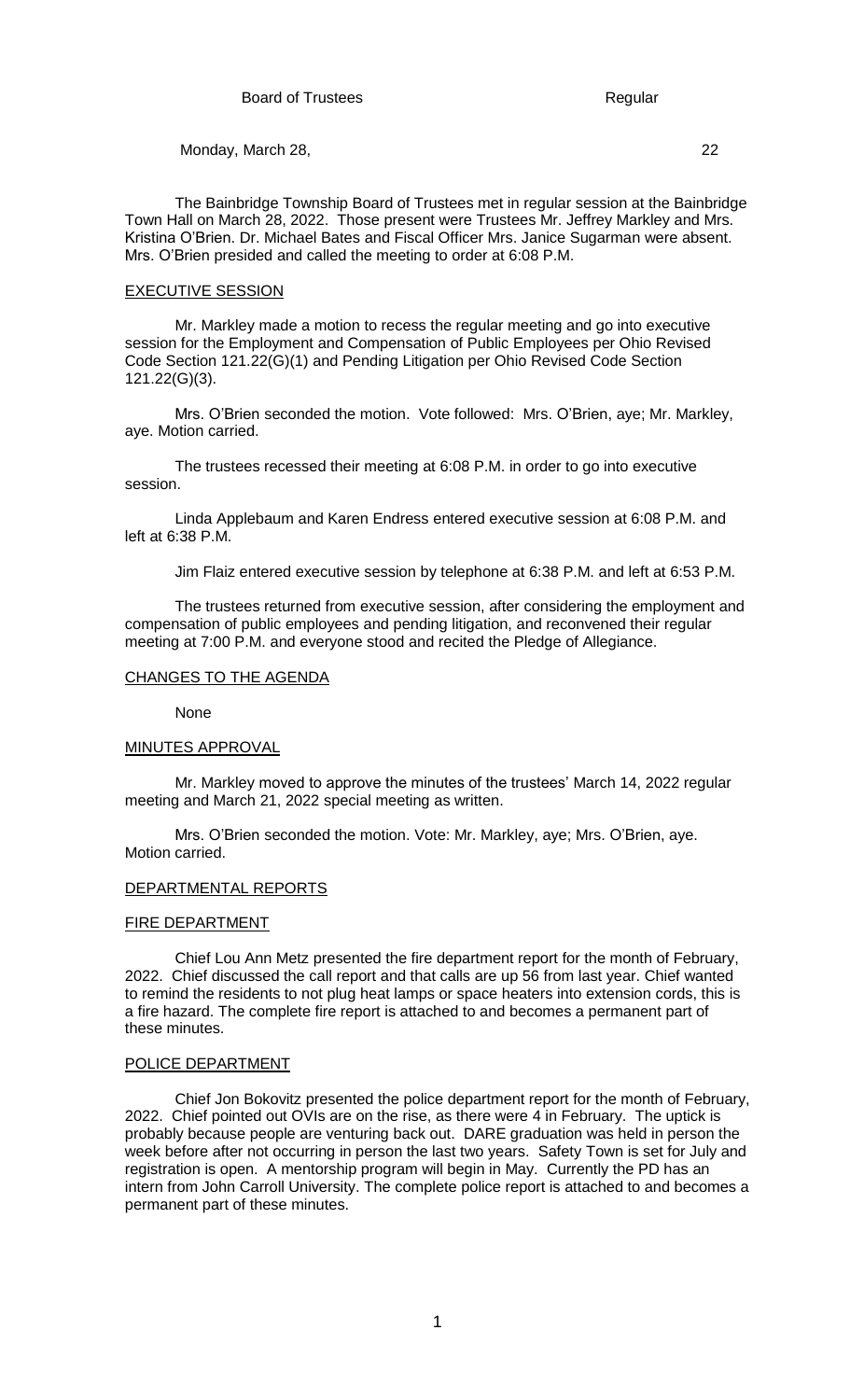ZONING DEPARTMENT

Mrs. Karen Endres presented the zoning department report for the month of February, 2022. Regarding the Geauga Lake District, Vision submitted another set of plans but still need to get permission from the Geauga County Soil and Water Conservation District and must pay the zoning fees. The complete zoning report is attached to and becomes a permanent part of these minutes.

## PUBLIC COMMENTS

None

## FIRE DEPARTMENT – NEW BUSINESS

### Request to Accept Donation

The trustees were in general agreement to accept the donation of 75 Wendy's Breakfast Coupons in accordance with ORC 505.10, and with extreme gratitude for the donation which will be used towards meals for the fire department employees.

### Step Increase and Rank Change Requests

Mr. Markley made a motion to approve the step increase and rank change for Firefighters Brandon Cole and John Rudmann to Firefighter A with an annual salary of \$81,585.82 effective April 9, 2022 per the recommendation of the fire chief.

Mrs. O'Brien seconded the motion that passed unanimously.

Mr. Markley made a motion to approve the step increase and rank change for Firefighter Vanessa Zelle to Firefighter D with an annual salary of \$64,361.38 effective April 9, 2022 per the recommendation of the fire chief.

Mrs. O'Brien seconded the motion that passed unanimously

## POLICE DEPARTMENT – NEW BUSINESS

### Liquor License Hearing – ARDZ 2 Inc.

Mr. Markley made a motion to authorize the fiscal officer to complete the appropriate paperwork involved with not requesting a hearing for a liquor license for the Greenville Inn & Patio based on the recommendation of the police chief.

Mrs. O'Brien seconded the motion that passed unanimously.

### Grade Change Request

Mr. Markley made a motion to approve the grade change for Ptl. Rachel Cagwin to a Grade D Patrolman at an annual salary of \$64,361.38 effective May 21, 2022 per the recommendation of the police chief.

Mrs. O'Brien seconded the motion that passed unanimously.

### K9 Settlement Agreement

Mr. Markley made a motion to approve, consistent with discussion in Executive Session, the Settlement Agreement and Release of Claims in the case filed in the United States District Court for the Northern District of Ohio, entitled Jon Weiner, et al v. Bainbridge Township Police Department, Case No. 1:22-cv-255.

Mrs. O'Brien seconded the motion that passed unanimously.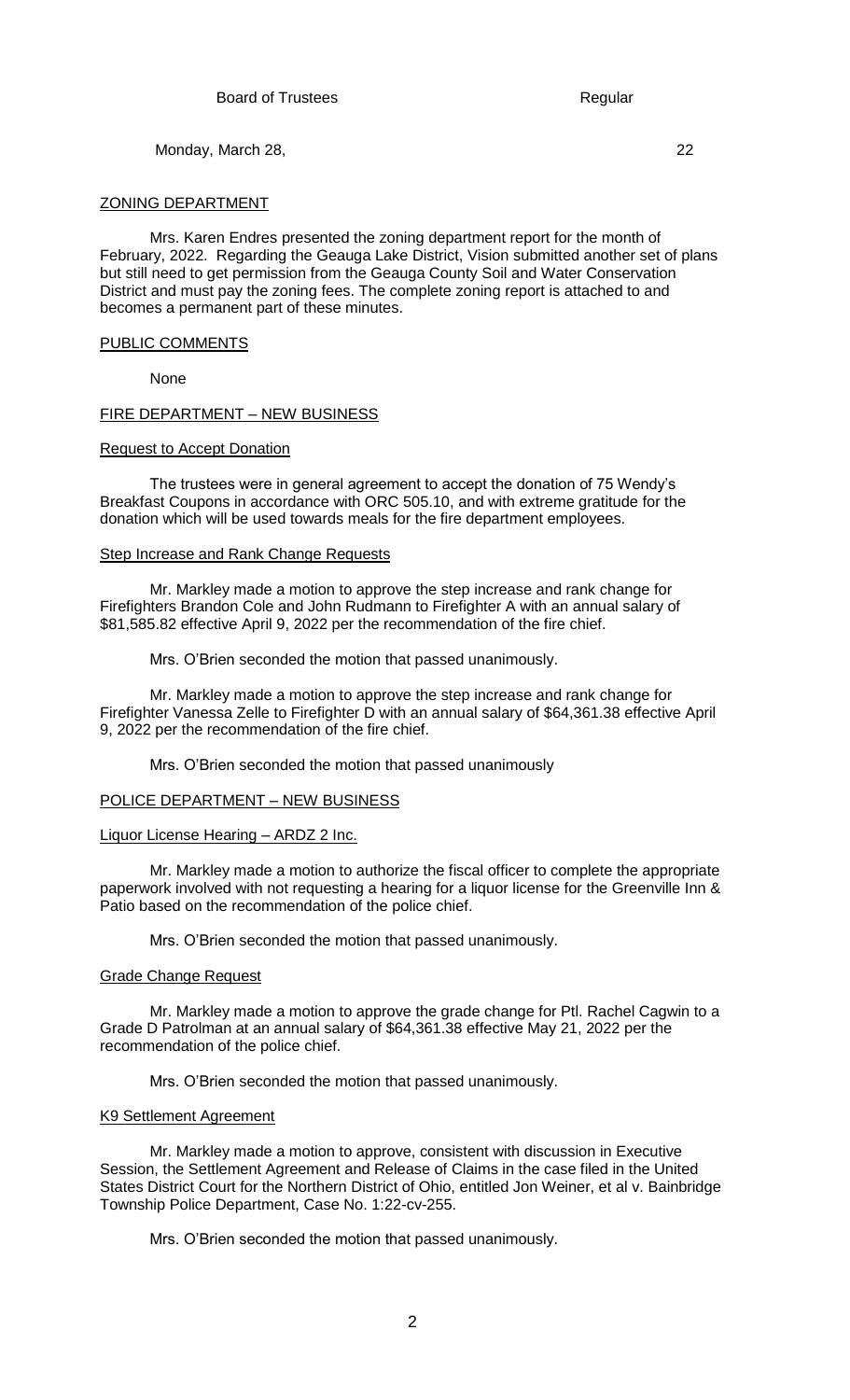## Pay Adjustment – Chambers

Mr. Markley made a motion to approve a pay adjustment in the amount of \$3,139.23 to Ptl. Terra Chambers for back pay as outlined in the memo dated March 23, 2022 and per the recommendation of the police chief.

Mrs. O'Brien seconded the motion that passed unanimously.

# Grade Change Request – Chambers

Mr. Markley made a motion to approve the grade change for Ptl. Terra Chambers to a Grade B Patrolman at an annual salary of \$72,733.34 effective April 9, 2022 per the recommendation of the police chief.

Mrs. O'Brien seconded the motion that passed unanimously.

# Retirement/Resignation of Public Employee

Mr. Markley made a motion to accept the retirement/resignation of Lt. Robert Weir from the Bainbridge Township Police Department effective April 22, 2022 with gratitude for his over thirty-five years of service to the township.

Mrs. O'Brien seconded the motion that passed unanimously.

# **SERVICE DEPARTMENT - NEW BUSINESS**

# Request for Rental Fee Waiver – The Woodsedge COA

Mr. Markley made a motion to approve the rental fee waiver request from the Woodsedge COA for the Bainbridge Town Hall for their annual meeting on June 8, 2022 in the amount of \$105.00 per the recommendation of the service director. A building attendant fee of \$45.00 has been paid.

Mrs. O'Brien seconded the motion that passed unanimously.

### Cemetery Deed

Mr. Markley made a motion to grant cemetery deed #630 for two graves in the amount of \$1,500.00 to William A. Slacas of 18019 English Drive, Chagrin Falls, OH 44023.

Mrs. O'Brien seconded the motion that was passed unanimously.

The trustees signed a Deed for Restland Cemetery, Section 13E, Lot No. 4, Graves 1 and 2. Timothy Woodcock and Randy Miller attested to their signatures.

### Approval of Plans/Authorization to Bid – Haskins Road

Mr. Markley moved to authorize Resolution 03282022-A ordering the Reconstruction of Section A of Haskins Road per ORC 5573.01 and as recommended by the Geauga County Engineer and the service director, and further authorizing the fiscal officer to advertise the project for competitive bidding with bids to be received by 9:45AM on April 15, 2022 and opened at 10:00AM on the same day.

Mrs. O'Brien seconded the motion that passed unanimously.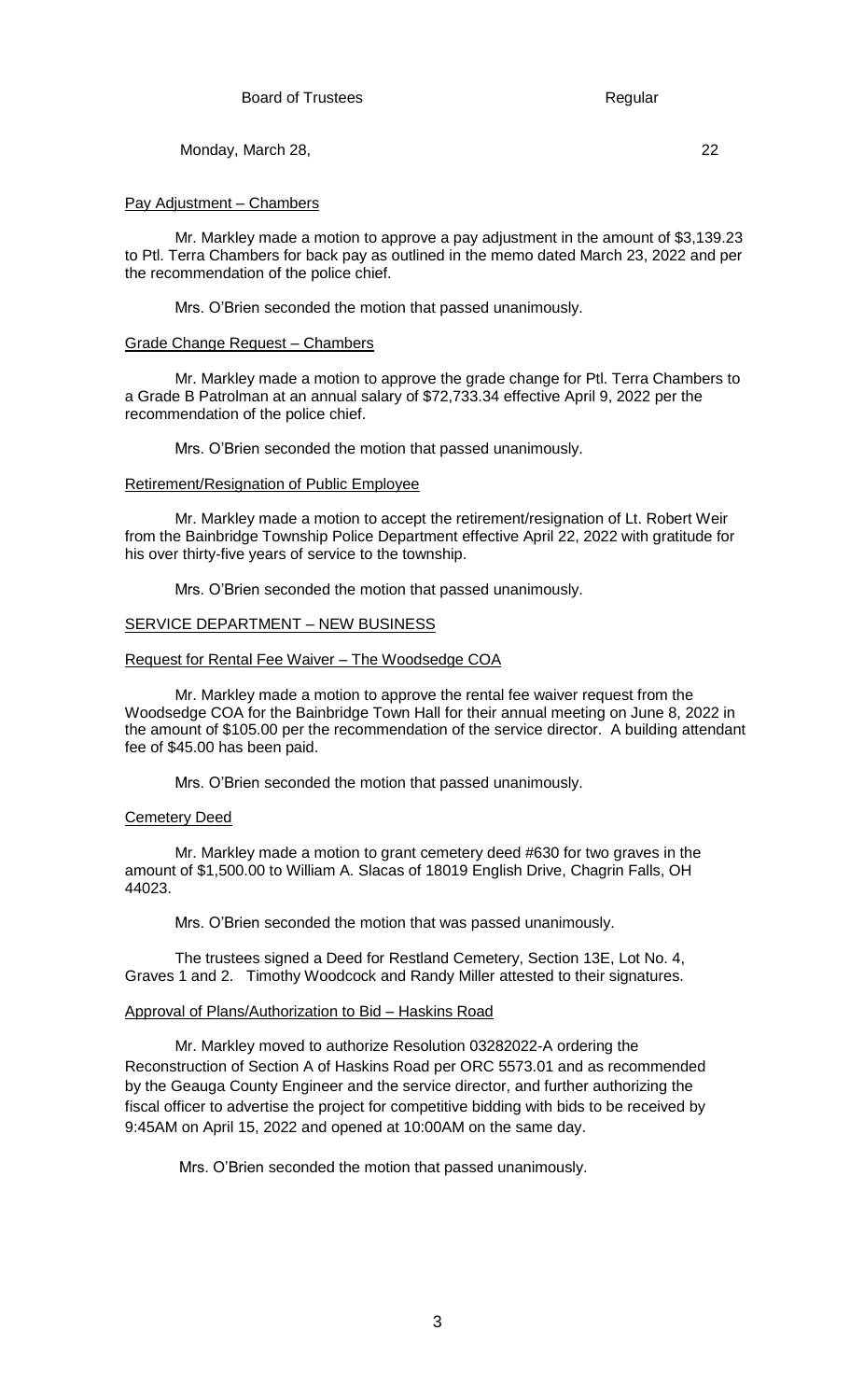# Approval of Plans/Authorization to Bid – Craig Drive

Mr. Markley moved to authorize Resolution 03282022-B ordering the Replacement of Culvert 0372-00.540 on Craig Drive per ORC 5573.01 and as recommended by the Geauga County Engineer and the service director, and further authorizing the fiscal officer to advertise the project for competitive bidding with bids to be received by 9:45AM on April 15, 2022 and opened at 10:05AM on the same day.

Mrs. O'Brien seconded the motion that passed unanimously.

# ODOT 2022 Salt Contract

Mr. Markley made a motion to approve Resolution 03282022-C authorizing participation 4,000 tons of salt in the ODOT Road Salt Contracts awarded in 2022 per the recommendation of the road superintendent.

Mrs. O'Brien seconded the motion that passed unanimously.

# TOWN HALL – OLD BUSINESS

# PlanetAid Collection Bins

Mr. Markley made a motion to approve and authorize the chair to sign the agreement between PlanetAid and Bainbridge Township to place collection bins in the recycling area of the township for a term of one-year.

Mrs. O'Brien seconded the motion that passed unanimously.

# FISCAL OFFICE - NEW BUSINESS

# PURCHASE ORDER APPROVALS

Mr. Markley made a motion to approve the purchase orders listed below as submitted by the Fiscal Officer.

Mrs. O'Brien seconded the motion that passed unanimously.

Purchase Order Request List

- 1. Cleveland Vicon New Back Door for Police Station \$14,136.00 (Police)
- 2. Fire Safety Services 32 Pairs of Boots \$10,560.00 (Fire)
- 3. Geauga Mechanical Boiler Replacement \$10,584.00 (Police)

# EMERGENCY PO RATIFICATION

Mr. Markley made a motion to ratify the purchase order listed below as submitted by the Fiscal Officer.

- Breckenridge Kitchen Equipment & Design – Refrigerator - \$6,819.00 (Roads)

Mrs. O'Brien seconded the motion that passed unanimously.

# INVOICE APPROVALS

Mr. Markley made a motion to approve the invoice listed below as submitted by the Fiscal Officer.

Mrs. O'Brien seconded the motion. Vote: Mr. Markley, aye; Mrs. O'Brien, aye; Dr. Bates, aye. Motion carried.